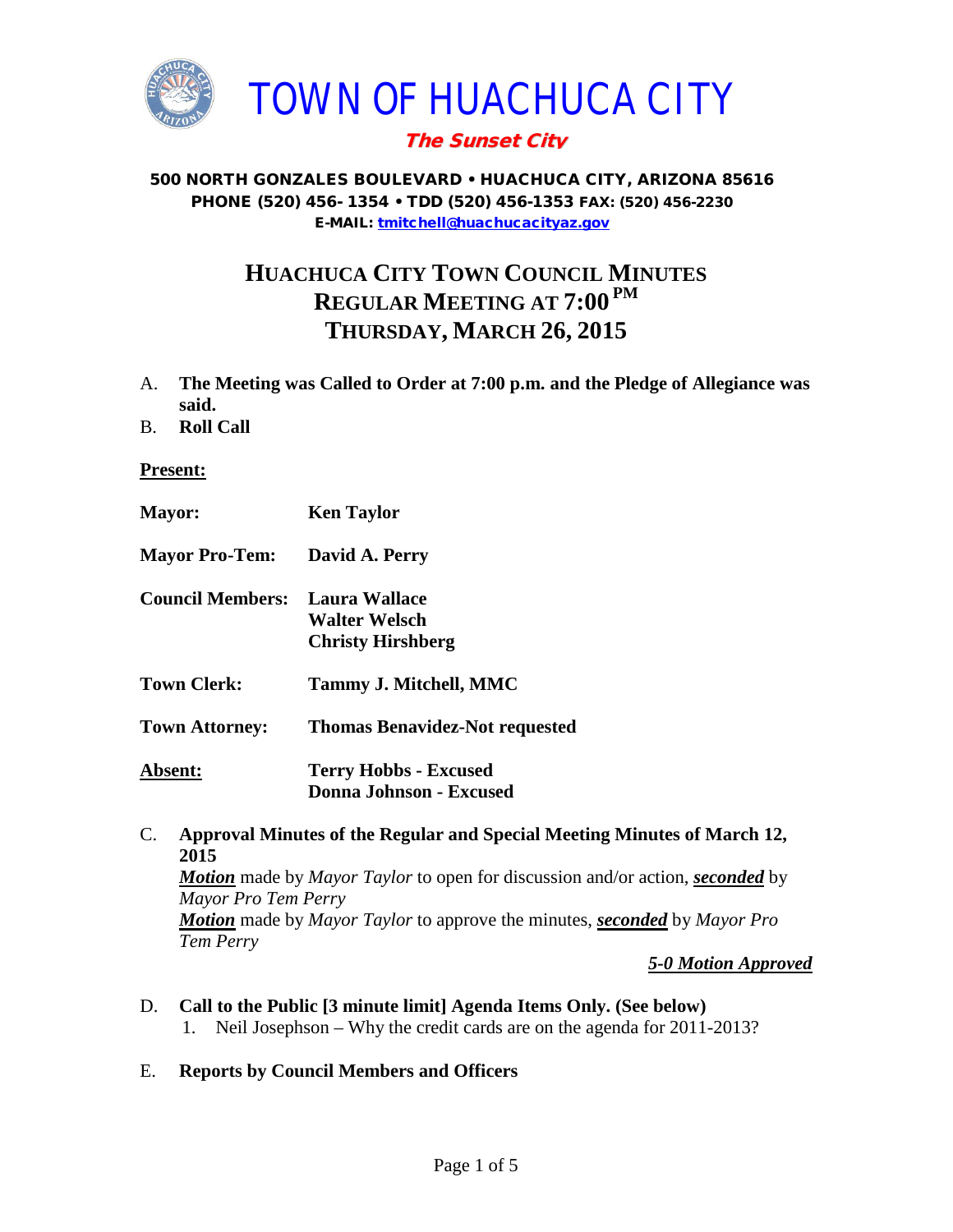- 1. *Councilmember Welsch - Library/Senior Center***-** Councilmember Welsch reported that the Library is running a jellybean counting contest to win a free circus ticket. They are also running a raffle to win circus tickets. These tickets were donated by the circus themselves. Council member Welsch said the Library Director Ms. Norris will be attending a "What's New in YA Books" workshop on April 2. This class is a \$350.00 workshop and is being paid by the Arizona State Library.
- 2. *Councilmember Hobbs***–** *Planning and Zoning-* Clerk Mitchell reported the P&Z will have their next meeting on April 1, 2015 at 7:00 p.m.
- 3. *Councilmember Wallace* **–** *Parks and Recreation***-**Councilmember Wallace reported they will be starting the application process for the Summer Program aids and possibly the director. Council member Wallace also stated there are openings on the Parks & Rec's Board if anyone is interested.
- 4. *Councilmember Johnson – Public Safety-*No report at this time.
- 5. *Councilmember Perry Public Works-* Councilmember Perry reported the Public Works is working on their quarterly monitoring on the water system and getting all summer equipment in order to start mowing and weed eating. The landfill is moving forward with no concern's there.
- 6. *Councilmember Hirshberg***–** *Finance-*.Councilmember Hirshberg reported that with 50% of the budget gone we are still under budget.
- 7. *Mayor Taylor-*Mayor Taylor said he has nothing to report at this time.
- 8. *Tammy Mitchell – Town Clerk's Report-*Clerk Mitchell reported that the Circus Tickets are on sale and you can purchase them at City Hall and or the Library.
- F. **Unfinished Business: None**
- G. **New Business**
	- 1. **Discussion and/or Action [Town Clerk]: Resolution 2015-05 Canvassing the Results of the March 10, 2015, Mayoral Recall Election; and, If There Are Ten or Fewer Votes Separating the Two Candidates Receiving the Most Votes, Directing the Town Attorney to Certify to the Cochise County Superior Court the Facts Necessitating an Automatic Recount, pursuant to "A.R.S. 16-661 and 16-662."**

*Motion* made by *Mayor Taylor* to open for discussion and/or action, *seconded* by *Mayor Pro Tem Perry*

*Motion* made by *Mayor Taylor* to accept the results of the 2015 recall election, *seconded* by *Mayor Pro Tem Perry*

### *5-0 Motion Approved*

2. **Discussion and/or Action[Mayor Taylor]: Update from Dr. Jim Johnson** *Motion* made by *Mayor Taylor* to open for discussion and/or action, *seconded* by *Councilmember Welsch*. Dr. Johnson gave a very detailed report. He stated the Building Department is up and running in full swing. Dr. Johnson said his office at the City is ready to go to meet with clients or citizens. Dr. Johnson gave Kudos to the city employees for all their help with getting everything going.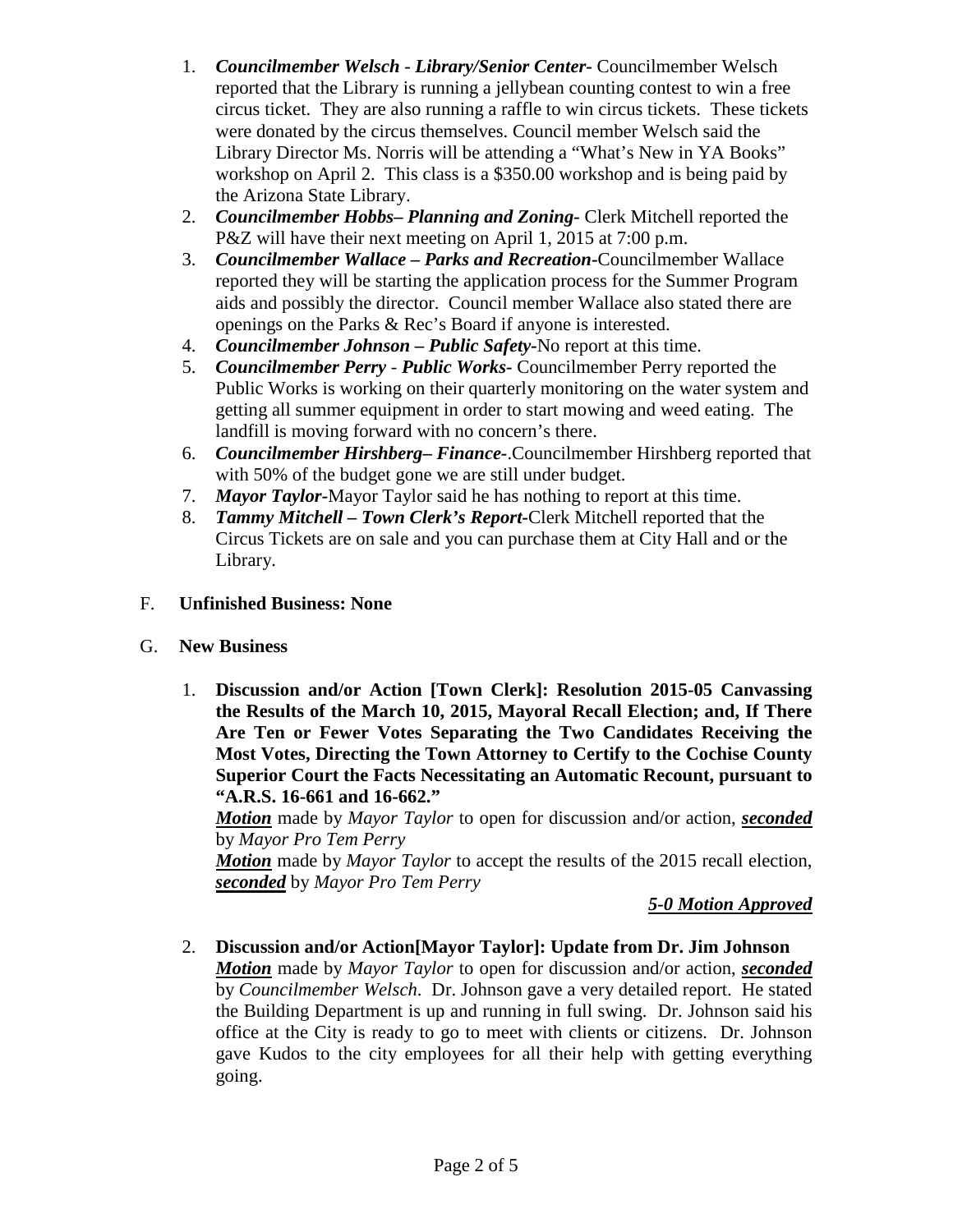3. **Discussion and/or Action [Mayor Taylor]: The Approval of the procedure related to the inclusion of specific agenda items by a council member.**  *Motion* made by *Mayor Taylor* to open for discussion and/or action, *seconded* by *Mayor Pro Tem Perry*

*No Action*

4. **Discussion and/or Action [Mayor Taylor]: The review of a procedure for the changing or adding a procedure to the master procedure book for all departments as reviewed by council.**

*Motion* made by *Mayor Taylor* to open for discussion and/or action, *seconded* by *Mayor Pro Tem Perry*

*No Action*

5. **Discussion and/or Action [Councilmember Perry]: To request for a Forensic Audit on the Credit Cards Expenditure from March 2011 to October 2013.** 

*Motion* made by *Mayor Pro Tem Perry* to open for discussion and/or action, *seconded* by *Mayor Taylor*

*Motion* made by *Mayor Pro Tem Perry* to postpone agenda item until next council meeting, *seconded* by *Mayor Taylor*

*5-0 Motion Approved*

6. **Discussion and/or Action [Mayor Taylor]: Resolution 2015-06, of the Mayor and Common Council of the Town of Huachuca City, Cochise County, Arizona identifying those Agents Legally Empowered to Sign Checks warrants and other Documents on behalf of the Town.**

*Motion* made by *Mayor Taylor* to open for discussion and/or action, *seconded* by *Councilmember Wallace*

*Motion* made by *Mayor Taylor* to adopt Resolution 2015-06, *seconded* by *Councilmember Wallace*

*5-0 Motion Approved*

- 7. **Discussion and/or Action [Councilmember Perry]: Upgrade to the Well Site #4 Electrical Upgrades at the cost of \$10,700.00.**  *Motion* made by *Mayor Pro Tem Perry* to open for discussion and/or action, *seconded* by *Mayor Taylor Motion* made by *Mayor Pro Tem Perry* to approve the upgrade by Hydro Electric Controls in the amount of \$10,700.00, *seconded* by *Mayor Taylor 5-0 Motion Approved*
- 8. **Discussion and/or Action [Clerk Mitchell]: Department of Homeland Security-Classes for Chief Jon Allmon to be a Fire Marshall.** *Motion* made by *Mayor Taylor* to open for discussion and/or action, *seconded* by *Mayor Pro Tem Perry Motion* made by *Mayor Taylor* to approve the security-classes for Chief Jon Allmon, *seconded* by *Mayor Pro Tem Perry*

*5-0 Motion Approved*

## H. **Payment Approval Report in the amount of \$77,859.63**

*Motion* made by *Mayor Taylor* to open for discussion and/or action, *seconded* by *Mayor Pro Tem Perry*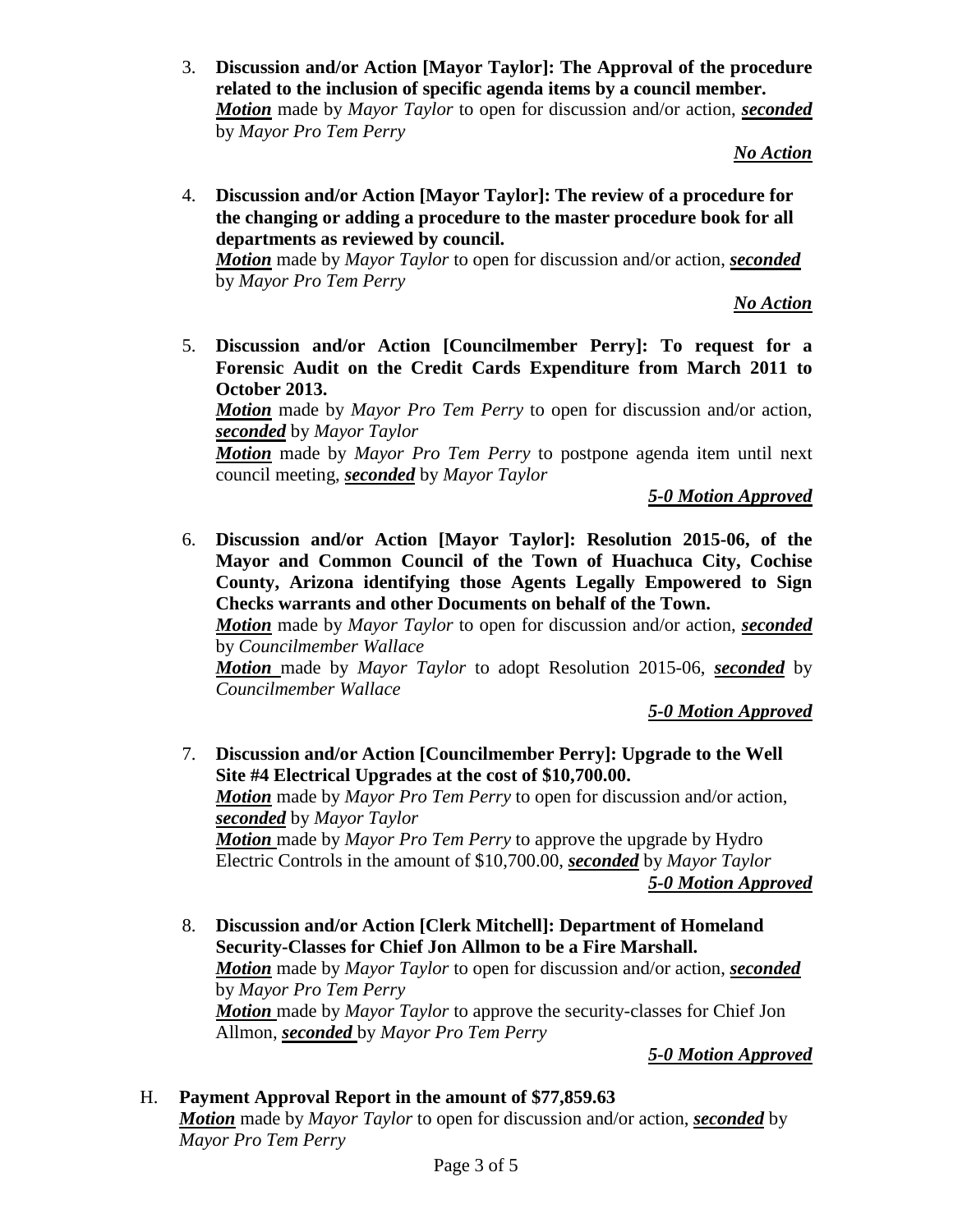*Motion* made by *Mayor Taylor* to approve the payment amount, *seconded* by *Councilmember Wallace*

- I. **Call to the Public: [3 min. limit] ARS38-431-01 Public body may make an open call to the public during a public meeting, subject to reasonable time, place and manner restrictions, to allow individuals to address the public body on any issue within the jurisdiction of the public body. At the conclusion of an open call to the public, individual members of the public body may respond to criticism made by those who have addressed the public body, may ask staff to review a matter or may ask that a matter be put on a future agenda. However, members of the public body shall not discuss or take legal action on matters raised during an open call to the public unless the matters are properly noticed for discussion and legal action.**
	- 1. Jensen Noticed a trend the last few meetings. Either you are not prepared or not receiving all the data. You should have the attorney here at every meeting.
- J. **Discussion and/or Action [Town Clerk]: Items to be placed on the next agenda** 1. **Discussion and/or Action [Councilmember Perry]: To request for a** 
	- **Forensic Audit on the Credit Cards Expenditure from March 2011 to October 2013**
- K. **Adjournment (8:05 PM)** *Motion* made by *Mayor Taylor* to adjourn, *seconded* by *Mayor Pro Tem Perry 5-0 Motion Approved*

Approved by Mayor Taylor on April 9, 2015

Mayor Ken Taylor

Attest: Town Clerk Tammy J. Mitchell, MMC

Seal:

**Certification**